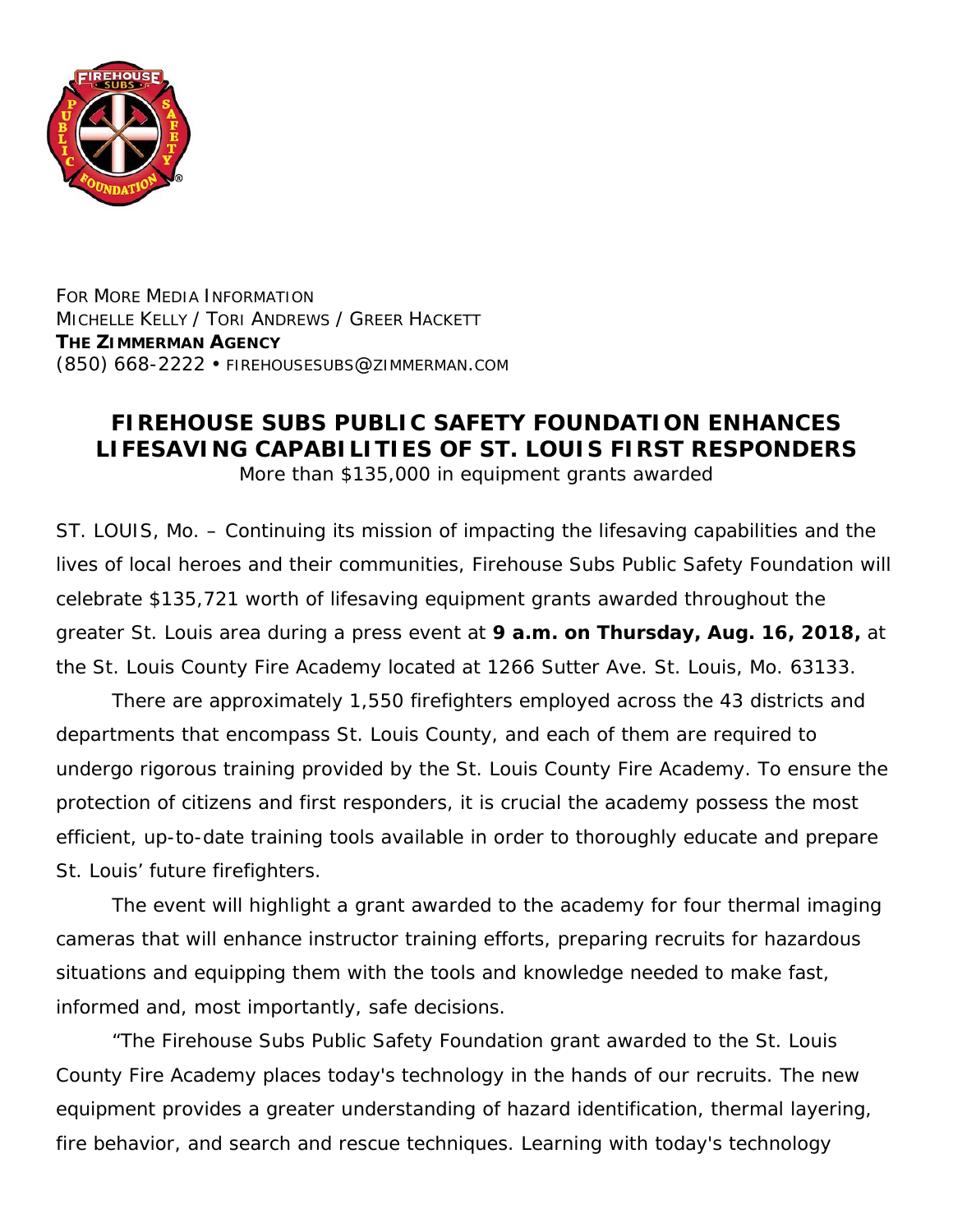provides our recruits with a greater knowledge and respect of the hazards they will face while on the job, improving their confidence, safety, and lifesaving abilities when our residents need us the most," said St. Louis Fire Academy Chief Instructor Jim Usury of the Pattonville Fire Department.

## **The below encapsulates each grant award, including a brief description of equipment use and value.**

- o **City of Ferguson Fire Department** received 15 sets of turnout gear, valued at \$34,169, including coats, pants, boots and gloves.
- o **Collinsville Fire Department** received a chest compression system, valued at \$12,975. The awarded system will assist firefighters by delivering uninterrupted chest compressions at a constant rate and depth to cardiac arrest patients, helping to improve a patient's chance of survival.
- o **Cottleville Fire Protection** received five thermal imaging cameras, **Fosterburg Fire Protection District** received one thermal imaging camera and the **St. Louis County Fire Academy** received four thermal imaging cameras, worth a combined \$60,511. These will be used to detect body heat and hot spots in burning buildings, allowing firefighters to quickly locate victims and provide lifesaving assistance.
- o **Ferguson-Florissant School District** received eight automated external defibrillators (AEDs) and accessories, and the **Maryland Heights Fire Protection District** received six AEDs, worth a combined \$15,066. The awarded AEDs will help ensure the organizations are prepared to provide medical assistance if an individual goes into cardiac arrest.
- o **French Village Fire Department** received 20 dual-band pagers, valued at \$13,000. These new pagers will replace the outdated communication system, streamlining and stabilizing the volunteer alert system, and eliminating the potential to miss a life-threatening emergency.

Event attendees include local first responders; St. Louis Fire Academy Executive Director Kim Basserman, Cottleville Fire Protection District Fire Chief Dean Everett; Maryland Heights Fire Chief Steve Olshwanger of the Maryland Heights Fire Protection District; Firehouse Subs Chief Financial Officer Vincent Burchianti, Firehouse Subs Public Safety Foundation Senior Manager of Marketing & Communications Jackie